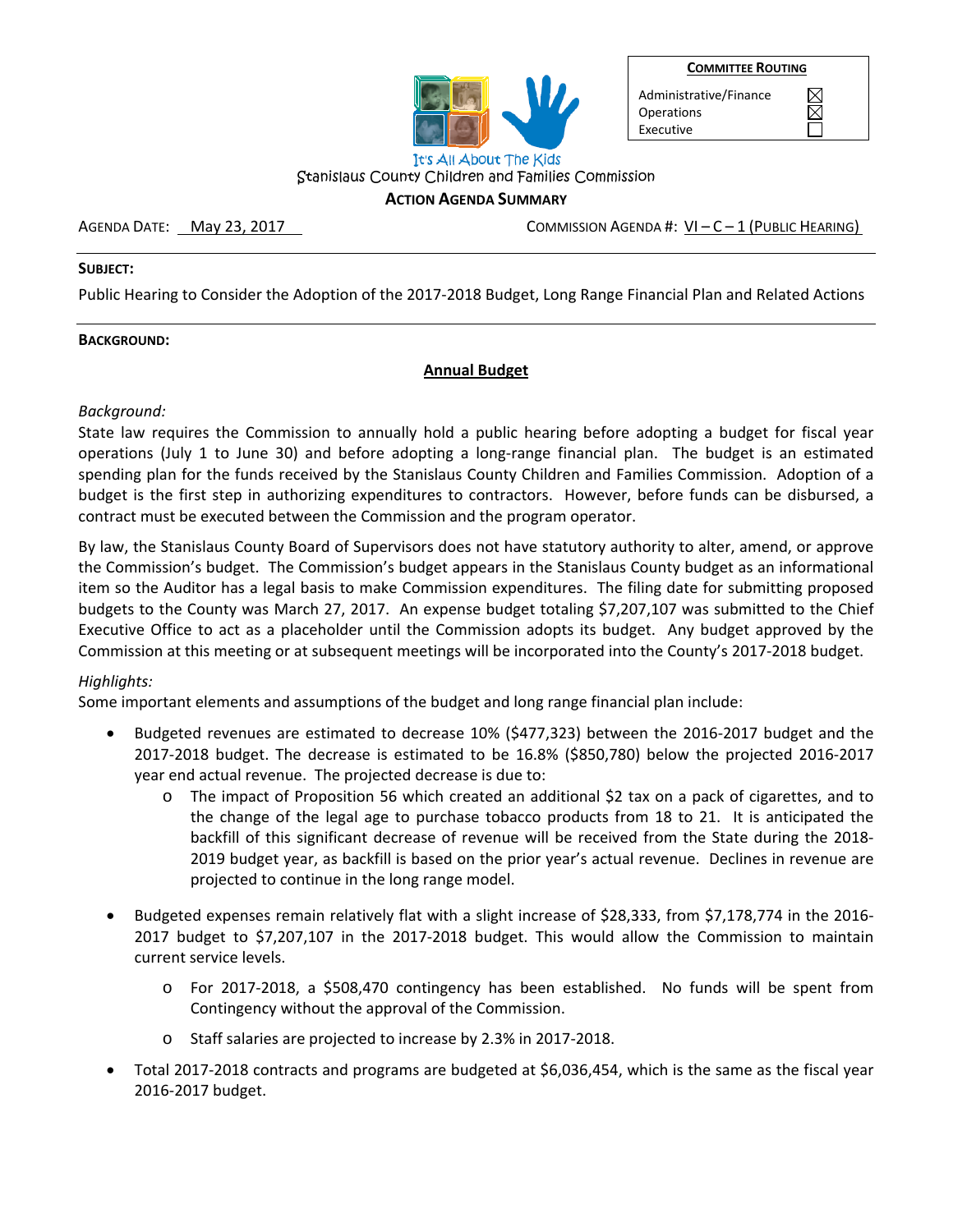- o The Commission will have 20 contracts with service providers. This is one fewer than the prior year as the Patterson Unified School District will continue to provide Kinder transition services, but without a contract with the Commission. They are not seeking Commission reimbursement for their program services.
- o While not impacting the Children and Families Commission budget, it is important to note our partners at the Community Services Agency (CSA) are investing an additional \$400,000 per year over the next three‐years toward Family Resource Center Differential Response services.

#### *Family Resource Center (FRC)/Differential Response (DR) Contract Awards:*

The Children and Families Commission, in partnership with CSA, issued Request for Proposal (RFP) #17‐17‐FQ on March 2, 2017, for the provision of services to children by Family Resource Centers (FRCs) in seven geographic areas of Stanislaus County for a three‐year period. The RFP was designed to identify contractors who will provide family support, strengthen program services at the community or neighborhood level, and promote child abuse/neglect prevention and early intervention programs through the Differential Response (DR) approach.

CSA is allocating \$900,000 annually (a total of \$2,700,000) to fund FRC/DR services for a three‐year period. This is an increase from the \$500,000 annual contribution they have been making. The Children and Families Commission will contribute up to \$1,559,357 per year (a total of up to \$4,678,071) for a three‐year period. The CFC contribution is consistent with previous annual contract commitments. The combined total funding for the three‐year contract period is up to \$7,378,071 to provide services in seven geographic areas covering all of Stanislaus County for FRC/DR services.

Priority was given to proposals promoting, encouraging, and developing collaboration between community‐based organizations in targeted areas. A review panel of three members reviewed each proposal based on the information set forth in the Request for Proposals packet.

The following table summarizes successful proposers and the amount recommended for appropriations for proposer for each of the next three fiscal years. The contracts authorized will be three party contracts between the Commission, CSA, and the contractor.

|                                  |                      | <b>TOTAL</b> | <b>COMMISSION</b> |
|----------------------------------|----------------------|--------------|-------------------|
| <b>AGENCY</b>                    | AREA                 | <b>AWARD</b> | <b>SHARE</b>      |
| AspiraNet                        | Turlock              | $$286,518*$  | \$190,415         |
| <b>Center for Human Services</b> | Westside             | $$294,057*$  | \$237,938         |
| <b>Center for Human Services</b> | Ceres                | $$264,431*$  | \$163,418         |
| Parent Resource Center           | Central Modesto      | $$619,124*$  | \$350,457         |
| Sierra Vista                     | North Modesto/Salida | $$560,523*$  | \$311,147         |
| Sierra Vista                     | Hughson              | $$202,201*$  | \$147,135         |
| <b>Center for Human Services</b> | Oakdale/Riverbank    | $$232,503*$  | \$158,847         |
|                                  | <b>TOTAL</b>         | \$2,459,357  | \$1,559,357**     |

\* These amounts reflect the maximum contract value for each agency.

\*\* The total of the Commission's share is the maximum amount that will be spent on the FRC/DR program by the Commission. Individual contractor amounts are estimates. While actual contractor expenses paid by the Commission may vary from these estimates, total Commission expenditures will not exceed \$1,559,357 annually.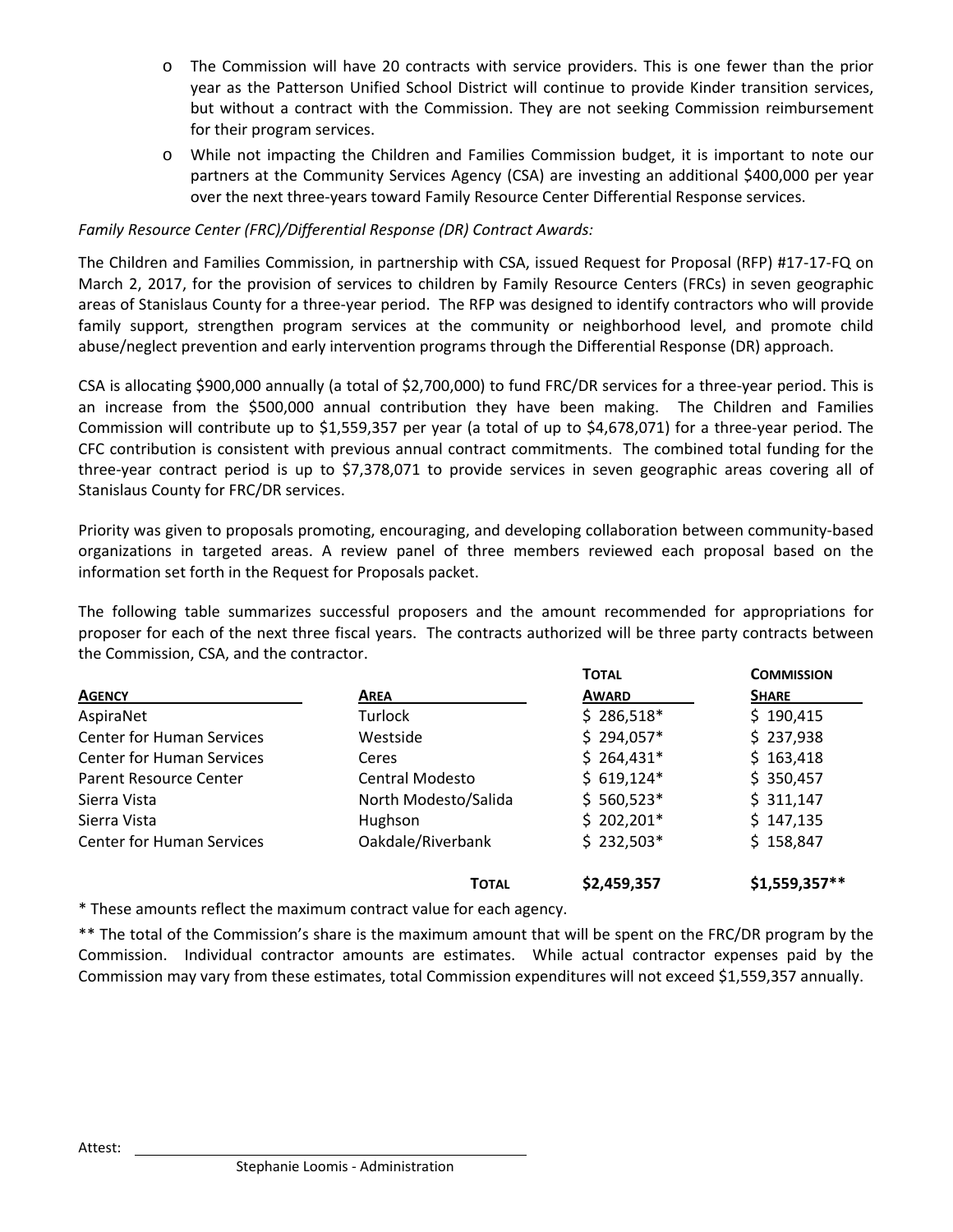#### **Long Range Financial Plan**

Some important elements and assumptions of the Long Range Financial Plan include:

- The Plan is a "working" document and is to guide long-range planning.
- The State Department of Finance/First 5 California revenue projections for Stanislaus County have been used in the Long Range Financial Plan for the years they were available (2017-2018 through 2019-2020). Stanislaus County Children and Families Commission assumptions were used for 2020‐2021 and 2021‐ 2022.
- The Plan highlights increasing volatility in actual revenue received and projected revenue.
- The Plan shows significant revenue swings in fiscal years 2017‐2018 and 2018‐2019, with revenue volatility projected to stabilize in out‐years. Revenue is projected to decrease between 3%‐4% over each of the last three fiscal years of the Long Range Financial Plan time frame.
- The Plan assumes contractors will spend 95% of their allocations.
- The Plan assumes a minimum reserve of at least six months of operating costs per Commission policy.

The Administrative and Finance Committee and the Operations Committee met on May 8 and May 11, respectively, to review and discuss this item.

#### **STAFF RECOMMENDATIONS:**

- 1. Accept the 2017‐2018 budget from the Executive Director.
- 2. Conduct the Public Hearing to receive comment and input on the proposed spending plan.
- 3. Adopt the 2017‐2018 budget.
- 4. Authorize the Executive Director to implement the 2017-2018 budget including negotiating and executing agreements with service providers.
- 5. Adopt the financial projections for fiscal years 2017-2018 through 2021-2022 as the Commission's Long Range Financial plan.
- 6. Authorize staff to submit the proposed budget for inclusion in the County budget.
- 7. Authorize staff to work with contractors to develop budgets up to the amounts specified on the attached budget summary.
- 8. Designate the following agencies in the specified geographical areas as successful proposers under Request for Proposal (RFP) #17‐17‐DQ:

| <b>AGENCY</b>                    | <b>AREA</b>          |
|----------------------------------|----------------------|
| AspiraNet                        | Turlock              |
| <b>Center for Human Services</b> | Westside             |
| <b>Center for Human Services</b> | Ceres                |
| Parent Resource Center           | Central Modesto      |
| Sierra Vista                     | North Modesto/Salida |
| Sierra Vista                     | Hughson              |
| <b>Center for Human Services</b> | Oakdale/Riverbank    |
|                                  |                      |

9. Authorize the Executive Director to sign an \$11,200 agreement with Brown and Armstrong for audit 2016‐2017 services.

#### **FISCAL IMPACT:**

The 2017‐2018 budget contains projected revenue of \$4,302,869 with expenses of \$7,207,107 and a \$2,904,238 use of fund balance. The projected 2017-2018 year-end fund balance is \$5,767,255. Agreements and/or addendums between the Commission and program operators will be executed before funds are disbursed to program operators.

Attest: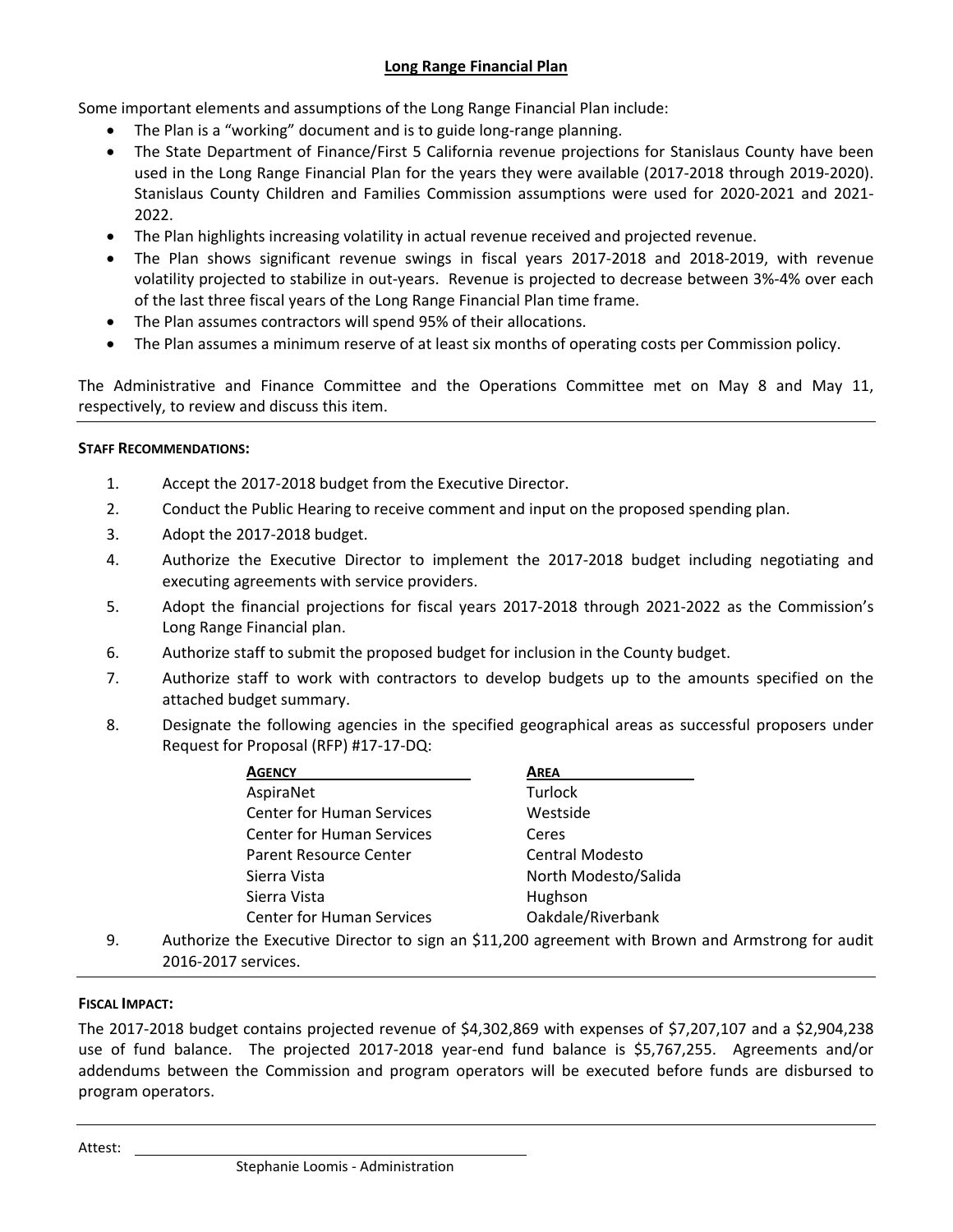# Stanislaus County Children and Families Commission

## 2017-2018 Budget

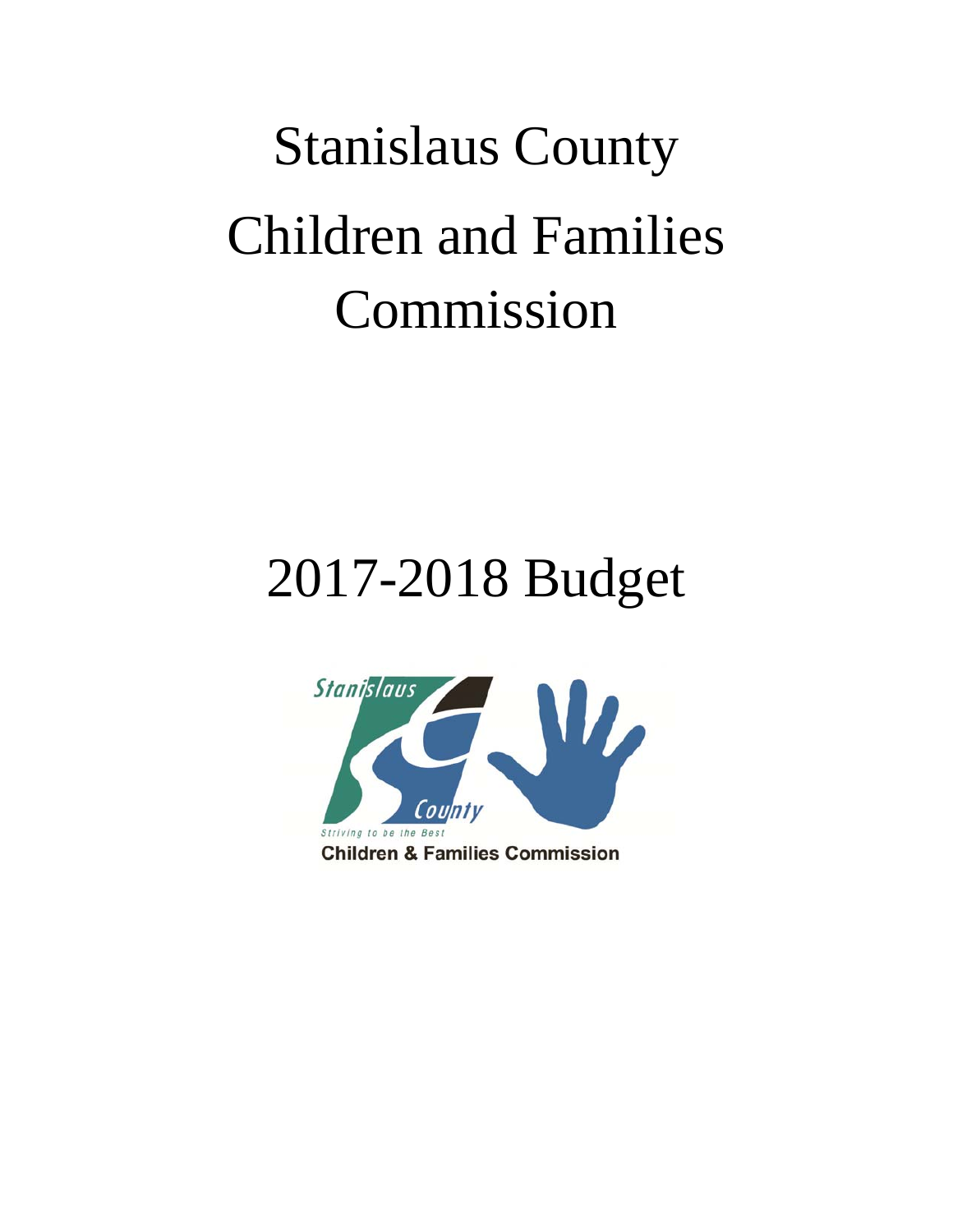#### **COMMISSION ACTION:**

On motion of Commissioner ; Seconded by Commissioner and approved by the following vote: Ayes: Commissioner(s): Noes: Commissioner(s): Excused or Absent Commissioner(s): Excused or Absent Commissioner(s): Abstaining: Commissioner(s): 1) Approved as recommended. 2)\_\_\_\_\_\_\_\_ Denied. 3) 3 Approved as amended.

Motion: \_\_\_\_\_\_\_\_\_\_\_\_\_\_\_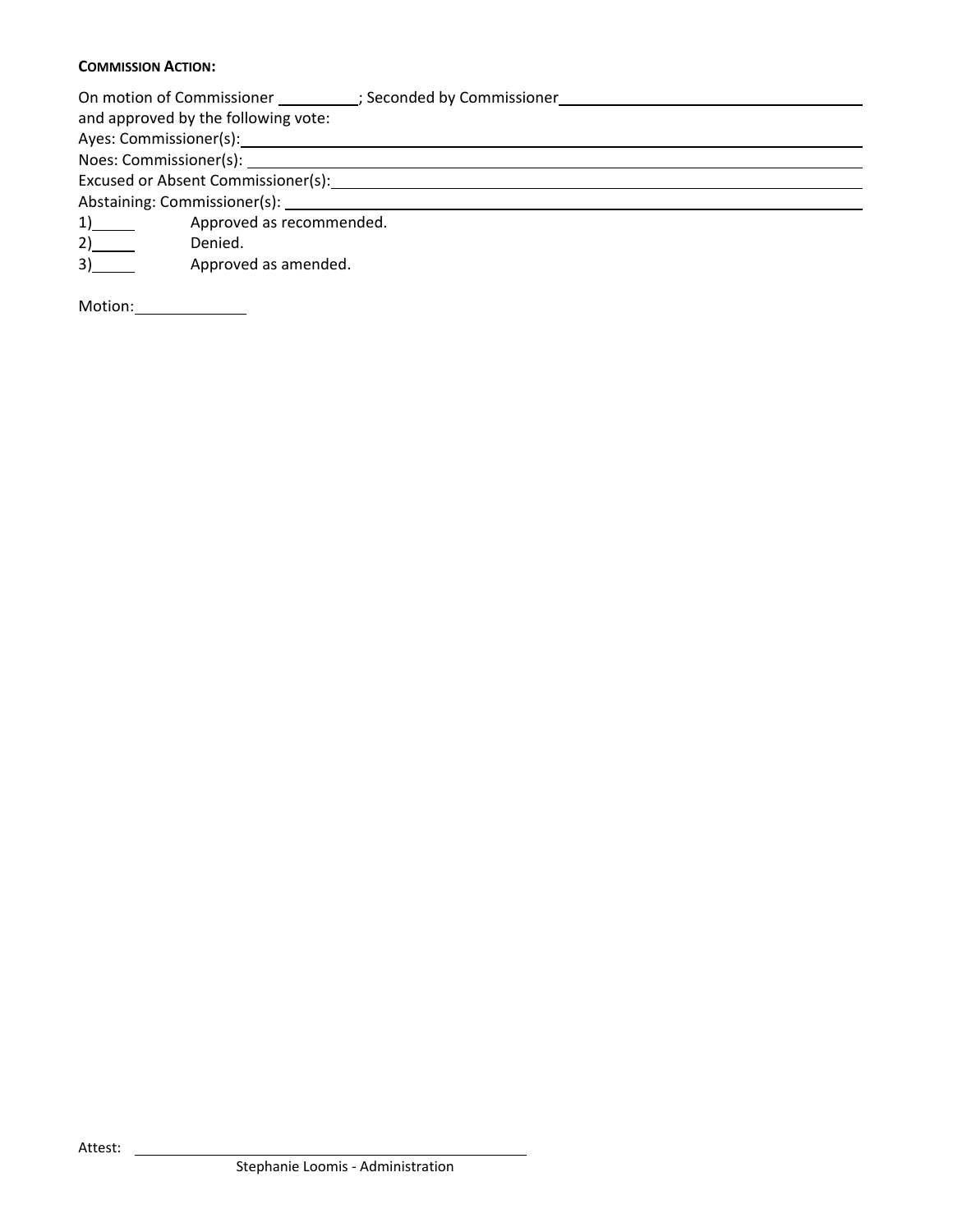|                | <b>STANISLAUS COUNTY CHILDREN &amp; FAMILIES COMMISSION</b>   |    |                  |                            |                  |                |                     |                            |                   |                            |                   |                            |                   |                            |                   |                            |                   |
|----------------|---------------------------------------------------------------|----|------------------|----------------------------|------------------|----------------|---------------------|----------------------------|-------------------|----------------------------|-------------------|----------------------------|-------------------|----------------------------|-------------------|----------------------------|-------------------|
|                | LONG RANGE FINANCIAL PLAN - FY 2017/2018 through FY 2021/2022 |    |                  |                            |                  |                |                     |                            |                   |                            |                   |                            |                   |                            |                   |                            |                   |
|                |                                                               |    | FY 16/17         |                            | FY 16/17         |                | FY 17/18            |                            | FY 17/18          |                            | FY 18/19          |                            | FY 19/20          |                            | FY 20/21          |                            | FY 21/22          |
|                |                                                               |    | <b>Budget</b>    |                            | <b>Estimate</b>  |                | <b>Budget</b>       |                            | <b>Projection</b> |                            | <b>Projection</b> |                            | <b>Projection</b> |                            | <b>Projection</b> |                            | <b>Projection</b> |
|                | 1 Beginning Fund Balance                                      |    | 9,292,904        | $\mathfrak{F}$             | 9,792,803        | $\mathcal{S}$  | 8,671,493           | $\frac{1}{2}$              | 8,671,493         | $\boldsymbol{\mathsf{S}}$  | 6,653,911         | $\boldsymbol{\mathcal{S}}$ | 5,237,586         | \$                         | 3,594,085         | $\mathfrak{F}$             | 2,351,186         |
|                | <b>REVENUE</b>                                                |    |                  |                            |                  |                |                     |                            |                   |                            |                   |                            |                   |                            |                   |                            |                   |
| $\overline{2}$ | Interest                                                      | \$ | 74,343           | $\boldsymbol{\mathcal{F}}$ | 101,000          | $\mathcal{L}$  | 98,048              | $\boldsymbol{\mathcal{S}}$ | 98,048            | $\mathfrak{F}$             | 66,539            | $\boldsymbol{\mathcal{F}}$ | 52,376            | $\boldsymbol{\mathcal{S}}$ | 35,941            | $\boldsymbol{\mathcal{F}}$ | 23,512            |
|                | Tobacco Tax (Prop 10)                                         |    | 4,705,849        | $\mathfrak{L}$             | 5,052,649        | $\mathbb{S}$   | 4,204,821           | $\mathfrak{L}$             | 4,204,821         | $\mathfrak{F}$             | 4,876,561         | $\mathfrak{S}$             | 4,675,263         | \$                         | 4,534,250         | $\boldsymbol{\mathcal{S}}$ | 4,397,489         |
| 41             | SMIF/Misc.                                                    | \$ |                  | $\boldsymbol{\mathsf{S}}$  |                  | $\sqrt{2}$     |                     | \$                         |                   |                            |                   |                            |                   |                            |                   |                            |                   |
|                | <b>5 TOTAL REVENUE</b>                                        |    | 4,780,192        | $\mathbf{s}$               | 5,153,649        |                | 4,302,869           | $\mathbf{s}$               | 4,302,869         | -\$                        | 4,943,100         | -S                         | 4,727,639         | <b>S</b>                   | 4,570,190         | $\mathbf{s}$               | 4,421,001         |
|                |                                                               |    |                  |                            |                  |                | <b>EXPENDITURES</b> |                            |                   |                            |                   |                            |                   |                            |                   |                            |                   |
|                |                                                               |    |                  |                            |                  |                | Program             |                            |                   |                            |                   |                            |                   |                            |                   |                            |                   |
| 6              | Contracts/Programs                                            | \$ | 6,036,083        | $\mathfrak{F}$             | 5,731,079        | \$             | 6,026,454           | \$                         | 5,725,131         | \$                         | 5,723,678         | $\boldsymbol{\mathcal{S}}$ | 5,723,678         | \$                         | 5,153,678         | $\mathfrak{F}$             | 3,800,000         |
|                | <b>Contract Adjustments (TBD)</b>                             | \$ | 498,841          | \$                         |                  | S.             | 508,470 \$          |                            | 50,000            | \$                         | 50,000            | \$                         | 50,000            | -\$                        | 50,000            | \$                         | 50,000            |
| 8              | <b>Salaries &amp; Benefits</b>                                | \$ | 193,023          |                            | 127,503          | $\mathfrak{S}$ | 199,366             | \$                         | 107,882           | \$                         | 110,039           | $\mathfrak{F}$             | 112,240           | -\$                        | 114,485           | \$                         | 116,775           |
| 9              | Services & Supplies                                           | \$ | 24,669           | \$                         | 21,486           | $\mathcal{L}$  | 29,636              | l \$                       | 28,154            | \$                         | 28,717            | \$                         | 29,292            | \$                         | 29,877            | \$                         | 30,475            |
| 10             | <b>County Cap Charges</b>                                     |    | 6,079            | \$                         | 6,671            | $\mathcal{L}$  | $6,332$ \$          |                            | 6,332             | -\$                        | 6,459             | $\boldsymbol{\mathsf{\$}}$ | 6,588             | \$                         | 6,720             | \$                         | 6,854             |
|                | 11 Total Expenditures - Program                               |    | 6,758,695        |                            | 5,886,739        |                | 6,770,257           |                            | 5,917,499         |                            | 5,918,893         |                            | 5,921,797         |                            | 5,354,760         |                            | 4,004,104         |
|                |                                                               |    |                  |                            |                  |                | <b>Evaluation</b>   |                            |                   |                            |                   |                            |                   |                            |                   |                            |                   |
| 12             | <b>Salaries &amp; Benefits</b>                                | \$ | 56,371           | $\mathfrak{S}$             | 15,938           | $\mathbb{S}$   | 58,474              | $\sqrt{3}$                 | 58,474            | $\boldsymbol{\mathcal{F}}$ | 59,644            | $\boldsymbol{\mathsf{S}}$  | 60,836            | $\boldsymbol{\mathsf{S}}$  | 62,053            | $\boldsymbol{\mathcal{F}}$ | 63,294            |
| 13             | Services & Supplies                                           | \$ | 19,229           | \$                         | 15,376           | \$             | 12,887              | - \$                       | 12,243            | \$                         | 12,488            | \$                         | 12,737            | -\$                        | 12,992            | \$                         | 13,252            |
| 14             | <b>County Cap Charges</b>                                     |    | 3,293            | \$                         | $3,613$ \$       |                | $1,266$ \$          |                            | 1,266             | - \$                       | 1,292             | - \$                       | $1,318$ \$        |                            | 1,344             | - \$                       | 1,371             |
|                | <b>15 Total Expenditures - Evaluation</b>                     |    | 78,893 \$        |                            | $34,927$ \$      |                | $72,628$ \$         |                            | $71,983$ \$       |                            | $73,423$ \$       |                            | $74,891$ \$       |                            | $76,389$ \$       |                            | 77,917            |
|                |                                                               |    |                  |                            |                  |                | Administration      |                            |                   |                            |                   |                            |                   |                            |                   |                            |                   |
| 16             | <b>Salaries &amp; Benefits</b>                                | \$ | $256,874$ \ \$   |                            | 265,093          | -S             | 260,272 \$          |                            | $231,329$ \ \$    |                            | 265,477           | $\boldsymbol{\mathsf{S}}$  | $270,787$ \\$     |                            | 276,202           | \$                         | 281,727           |
| 17             | Services & Supplies                                           | \$ | 68,356           | \$                         | 70,690           | \$             | 86,221              | -\$                        | $81,910$   \$     |                            | 83,548            | -\$                        | 85,219            | \$                         | 86,923            | \$                         | 88,662            |
|                | 18 County Cap Charges                                         |    | 15,957           | \$                         | $17,510$ \$      |                | $17,730$ \$         |                            | $17,730$   \$     |                            | 18,084            | - \$                       |                   |                            | $18,815$ \ \$     |                            | 19,191            |
|                | 19 Total Expenditures - Administration                        |    | 341,187          |                            | 353,293          |                | 364,222             |                            | 330,968           |                            | 367,109           |                            | 374,451           |                            | 381,940           |                            | 389,579           |
|                | 20 Total Expenditures                                         |    | 7,178,775        | $\mathbf s$                | 6,274,959        |                | 7,207,107           | $\mathbf S$                | 6,320,451         |                            | 6,359,425         |                            | 6,371,140         |                            | 5,813,089         |                            | 4,471,600         |
|                | 21 NET INCREASE (DECREASE) TO FUND BALANCE                    |    | $(2,398,583)$ \$ |                            | $(1,121,310)$ \$ |                | $(2,904,238)$ \$    |                            | $(2,017,582)$ \$  |                            | (1, 416, 325)     | - \$                       | $(1,643,501)$ \$  |                            | $(1,242,899)$ \$  |                            | (50, 599)         |
|                | <b>22 ENDING FUND BALANCE</b>                                 |    | 6,894,321        |                            | 8,671,493        |                | 5,767,255           | <b>S</b>                   | 6,653,911         |                            | 5,237,586         |                            | 3,594,085         |                            | 2,351,186         |                            | 2,300,587         |

Proposed budget as of 5/17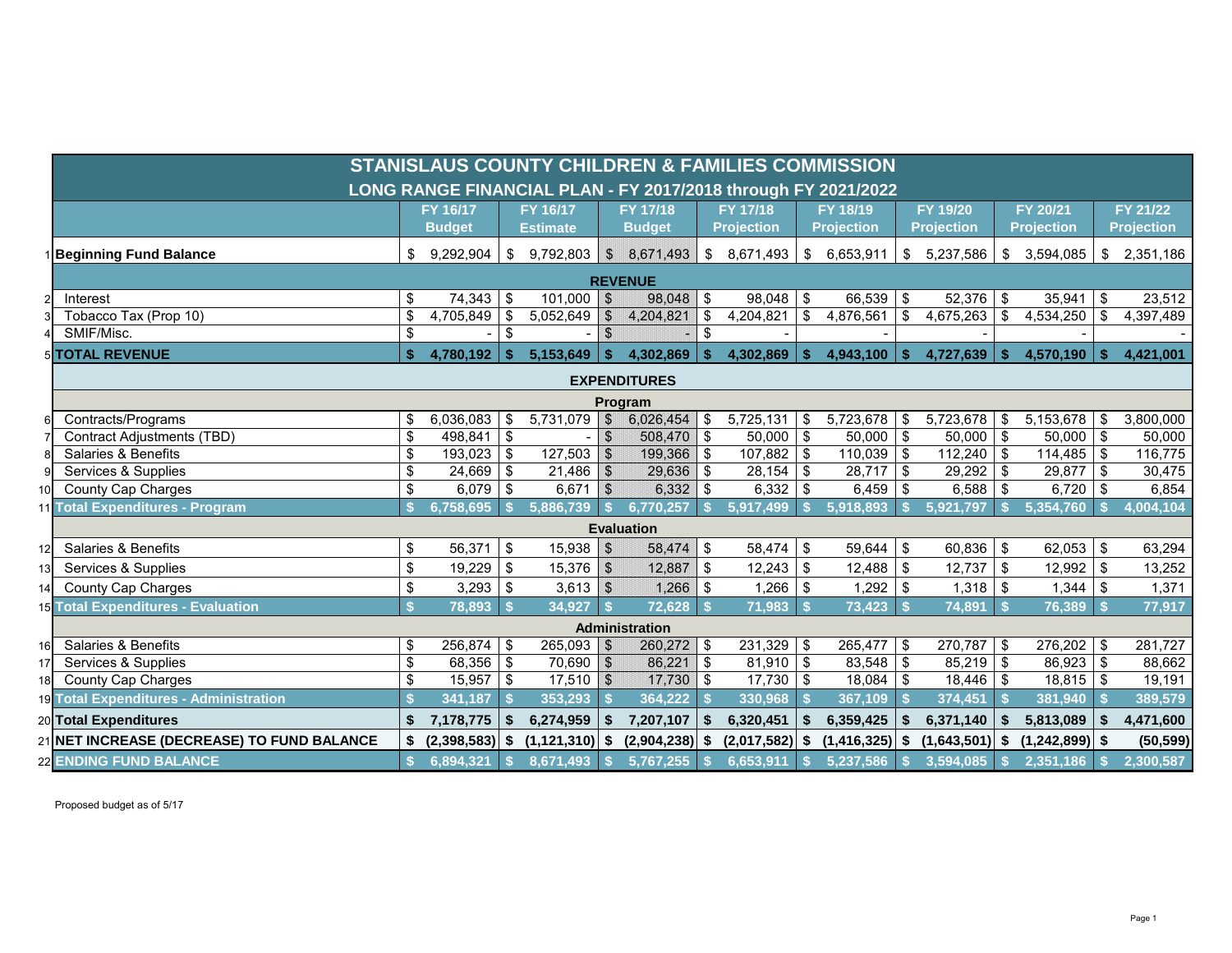### **2017/2018 CONTRACT/PROGRAM SCHEDULE STANISLAUS COUNTY CHILDREN & FAMILIES COMMISSION**

|                 | Note: Light green shading indicates request to authorize contract execution up to specificed amount. |                         |           |                                                                 |          |          |          |  |  |  |  |
|-----------------|------------------------------------------------------------------------------------------------------|-------------------------|-----------|-----------------------------------------------------------------|----------|----------|----------|--|--|--|--|
|                 |                                                                                                      |                         | FY 17/18  | FY 18/19                                                        | FY 19/20 | FY 20/21 | FY 21/22 |  |  |  |  |
|                 | RESULT AREA 1: Improved Family Functioning (Family Support, Education, and Services)                 |                         |           |                                                                 |          |          |          |  |  |  |  |
|                 | <b>Community Resource and Referral</b>                                                               |                         |           |                                                                 |          |          |          |  |  |  |  |
| 11              | 211 Project (United Way)                                                                             | \$                      | 80,000    |                                                                 |          |          |          |  |  |  |  |
|                 | <b>Family Resource Centers:</b>                                                                      | \$                      | 1,559,357 |                                                                 |          |          |          |  |  |  |  |
| $\mathbf{2}$    | Ceres Partnership for Healthy Children (CHS)                                                         | \$                      | 163,418   |                                                                 |          |          |          |  |  |  |  |
| $\mathbf{3}$    | Hughson Family Resource Center (SV)                                                                  | \$                      | 147,135   |                                                                 |          |          |          |  |  |  |  |
| $\overline{4}$  | N. Modesto/Salida Family Rescource Center (SV)                                                       | \$                      | 311,147   |                                                                 |          |          |          |  |  |  |  |
| $5\overline{)}$ | Oakdale/Riverbank Family Resource Center (CHS)                                                       | \$                      | 158,847   |                                                                 |          |          |          |  |  |  |  |
| $6 \,$          | Central Modesto - Parent Resource Center                                                             | \$                      | 350,457   |                                                                 |          |          |          |  |  |  |  |
| $\overline{7}$  | Turlock Family Resource Center (Aspiranet)                                                           | \$                      | 190,415   |                                                                 |          |          |          |  |  |  |  |
| 8               | Westside Family Resource Center (CHS)                                                                | \$                      | 237,938   |                                                                 |          |          |          |  |  |  |  |
| 9               | The Bridge (SV)                                                                                      | $\frac{1}{2}$           | 185,000   |                                                                 |          |          |          |  |  |  |  |
| 10 <sup>1</sup> | Healthy Start Sites (SCOE)                                                                           | \$                      | 416,020   |                                                                 |          |          |          |  |  |  |  |
|                 | <b>Targeted Intensive Parent Support Services</b>                                                    |                         |           |                                                                 |          |          |          |  |  |  |  |
| 11              | <b>Children's Crisis Center</b>                                                                      | \$                      | 460,000   |                                                                 |          |          |          |  |  |  |  |
|                 | 12 Court Appointed Special Advocates                                                                 | $\frac{1}{2}$           | 60,000    |                                                                 |          |          |          |  |  |  |  |
| 13              | <b>Family Justice Center</b>                                                                         | \$                      | 101,530   |                                                                 |          |          |          |  |  |  |  |
|                 | 14 La Familia Counseling Program (El Concilio)                                                       | \$                      | 98,000    |                                                                 |          |          |          |  |  |  |  |
|                 | 15 Zero to Five Early Intervention Partnership (BHRS)                                                | \$                      | 1,523,009 |                                                                 |          |          |          |  |  |  |  |
|                 | <b>TOTAL AREA 1:</b>                                                                                 | \$                      | 4,482,916 |                                                                 |          |          |          |  |  |  |  |
|                 | <b>RESULT AREA 2: Improved Child Development (Child Development Services)</b>                        |                         |           |                                                                 |          |          |          |  |  |  |  |
|                 | <b>Kinder Transition Services</b>                                                                    |                         |           |                                                                 |          |          |          |  |  |  |  |
|                 | 16 Keyes (1)                                                                                         | \$                      | 10,000    |                                                                 |          |          |          |  |  |  |  |
|                 | 17 Riverbank (2)                                                                                     | $\mathfrak{S}$          | 20,000    |                                                                 |          |          |          |  |  |  |  |
|                 | <b>Quality ECE Investments</b>                                                                       |                         |           |                                                                 |          |          |          |  |  |  |  |
|                 | 18 Early Care and Education Conference                                                               | \$                      | 12,000    |                                                                 |          |          |          |  |  |  |  |
|                 | <b>TOTAL AREA 2:</b>                                                                                 | $\overline{\mathbf{s}}$ | 42,000    |                                                                 |          |          |          |  |  |  |  |
|                 | <b>RESULT AREA 3: Improved Health (Health Education and Services)</b>                                |                         |           |                                                                 |          |          |          |  |  |  |  |
|                 | <b>Health Access</b>                                                                                 |                         |           |                                                                 |          |          |          |  |  |  |  |
|                 | 19 Healthy Cubs (Health Services Agency)                                                             | $\mathfrak{S}$          | 50,000    |                                                                 |          |          |          |  |  |  |  |
|                 | <b>Maternal &amp; Child Health Care</b>                                                              |                         |           |                                                                 |          |          |          |  |  |  |  |
|                 | 20 Perinatal Home Visitations (Health Services Agency)                                               | \$                      | 1,339,160 |                                                                 |          |          |          |  |  |  |  |
|                 | <b>Oral Health</b>                                                                                   |                         |           |                                                                 |          |          |          |  |  |  |  |
| 21              | Dental Education (Health Services Agency)                                                            | $\mathfrak{S}$          | 30,000    |                                                                 |          |          |          |  |  |  |  |
|                 | <b>TOTAL AREA 3:</b>                                                                                 | \$                      | 1,419,160 |                                                                 |          |          |          |  |  |  |  |
|                 | <b>RESULT AREA 4: Improved Systems of Care</b>                                                       |                         |           |                                                                 |          |          |          |  |  |  |  |
|                 | Service Outreach, Planning, Support, and Management                                                  |                         |           |                                                                 |          |          |          |  |  |  |  |
| 22              | Healthy Start Support (SCOE)                                                                         | $\mathfrak{S}$          | 82,378    |                                                                 |          |          |          |  |  |  |  |
|                 | <b>TOTAL AREA 4:</b>                                                                                 | \$                      | 82,378    |                                                                 |          |          |          |  |  |  |  |
|                 | <b>Total Contracts</b>                                                                               |                         |           | $6,026,454$ \$ 6,024,924 \$ 6,024,924 \$ 5,424,924 \$ 4,000,000 |          |          |          |  |  |  |  |

BHRS=Behavioral Health and Recovery Services

CHS=Center for Human Services

CAPC=Child Abuse Prevention Council

SV=Sierra Vista

SCOE-Stanislaus County Office of Education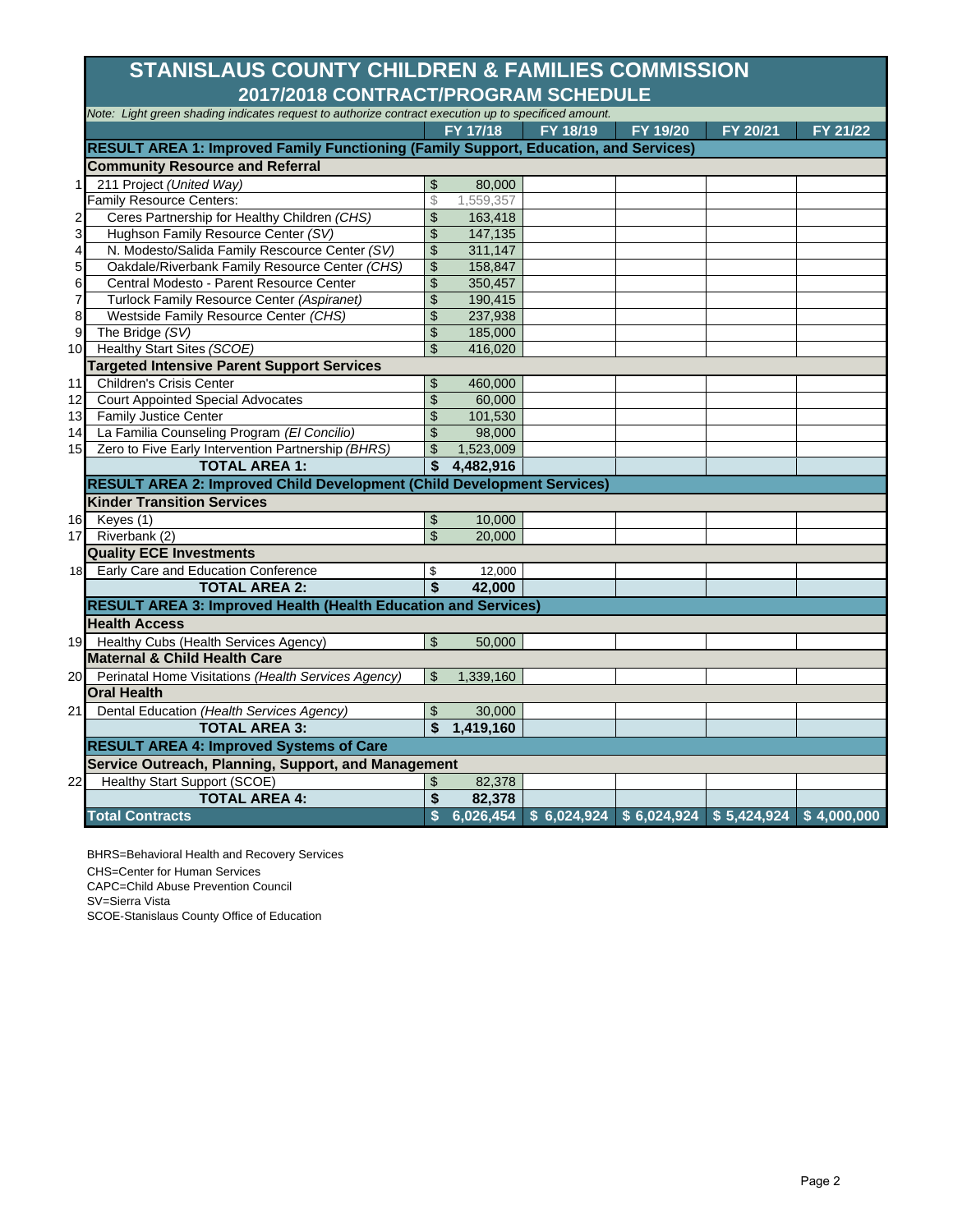#### Fiscal Year 17/18 Budget Assumptions

#### **Estimating Fiscal Year 16-17Acutal**

- Contracts Estimating 95% of funds will be expended.
- Revenue:
	- **Interest-trending similar to prior year**
	- Year end revenue is projected to be slightly higher than budgeted based on state projections.
- Estimated actual expenditures for services/supplies, salaries, and cap costs were broken down using quarterly salary and benefit allocations

#### **Budget Estimates for 17-18**

- Revenue
	- o Revenue projections from the State Department of Finance (DOF) are utilized for FY 17/18 through 19/20. FY 20/21 and 21/22 are estimated to decline by 3% based on local projections.
	- o Revenues are estimated to drop 16.8% in 17/18 due to the new legislative changes (\$2 tax and increase in smoking age)
	- o The Backfill to compensate for the decrease in revenue will flow back in 18/19 (This is not an increase in revenue)
- Salaries and Benefits 4.5 positions
	- o 1 Executive Director
	- o 1 Confidential Assistant
	- o 1 Accountant III
	- o 0.5 Account Clerk III
	- o 1 Staff Services Coordinator-Vacant
- Shared costs are spread accordingly:
	- o Administration 70%
	- o Evaluation 5%
	- o Program 25%

The allocation is based on an average of staff FTE in each category for the last 2 quarters of 15/16 and first 2 quarters of 16/17. The allocation is slightly higher in Administration than prior years due to reduction of staff in 15/16 and the spread of program duties to administrative staff.

- Administration includes Brown & Armstrong audit fees of \$11,200
- Family Justice Center includes a onetime true-up of \$1,530 for a FY 15/16 encumbrance issue paid out of 16/17

#### **Long Range Financial Plan**

• Revenue appears to be volatile for a four year window from FY 15/16 through 18/19. This makes longer term projections more difficult. Actual revenue for 15-16 was ahead of budget and revenue for 16-17 is projected by Department of Finance (DOF) to end the year ahead of budget as well.